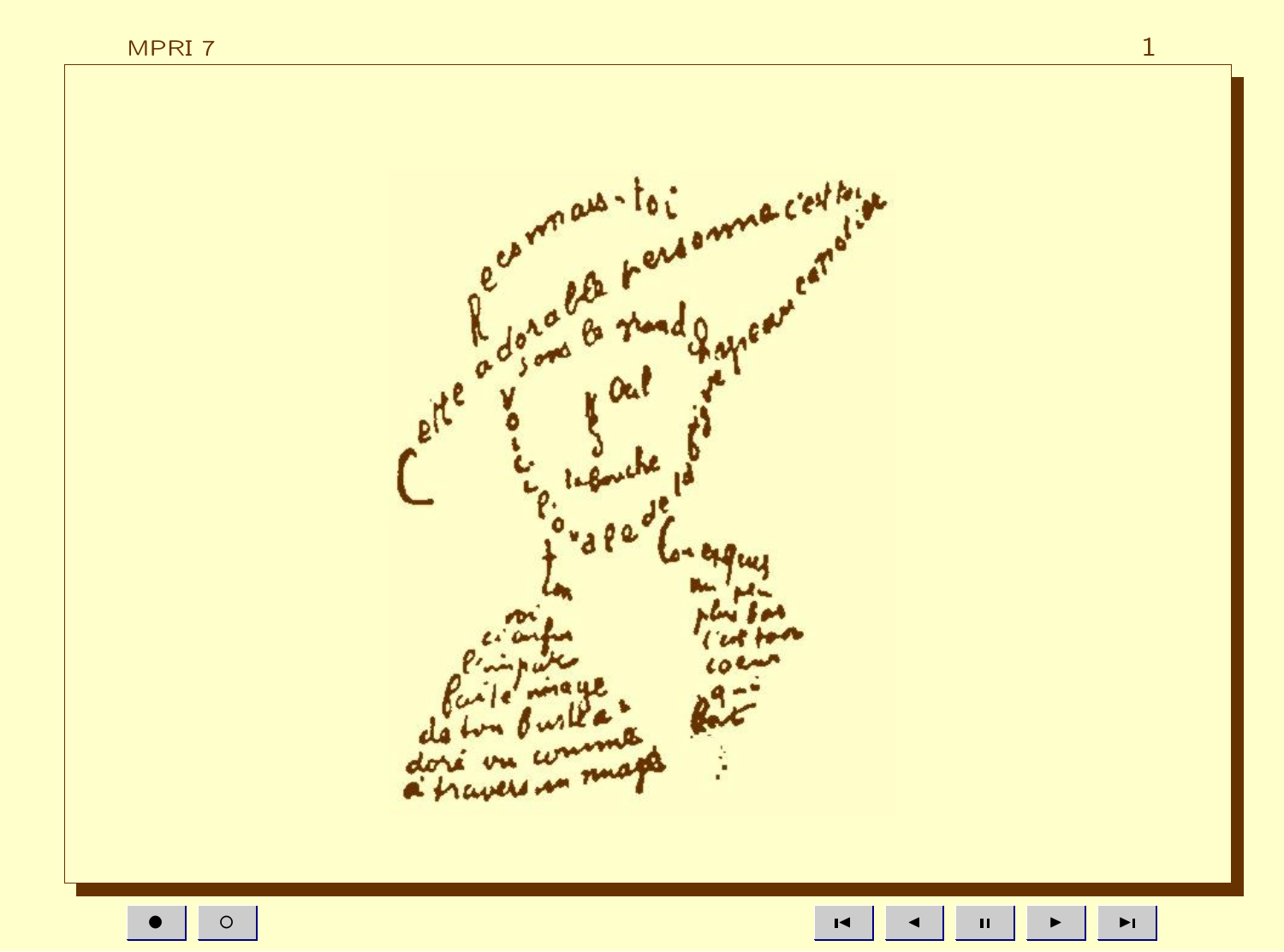## **Logical Semantics**

 $\mathbf{H}^{\dagger}$  $\blacktriangleright$ 

 $\blacksquare$ 

 $\blacktriangleright$  l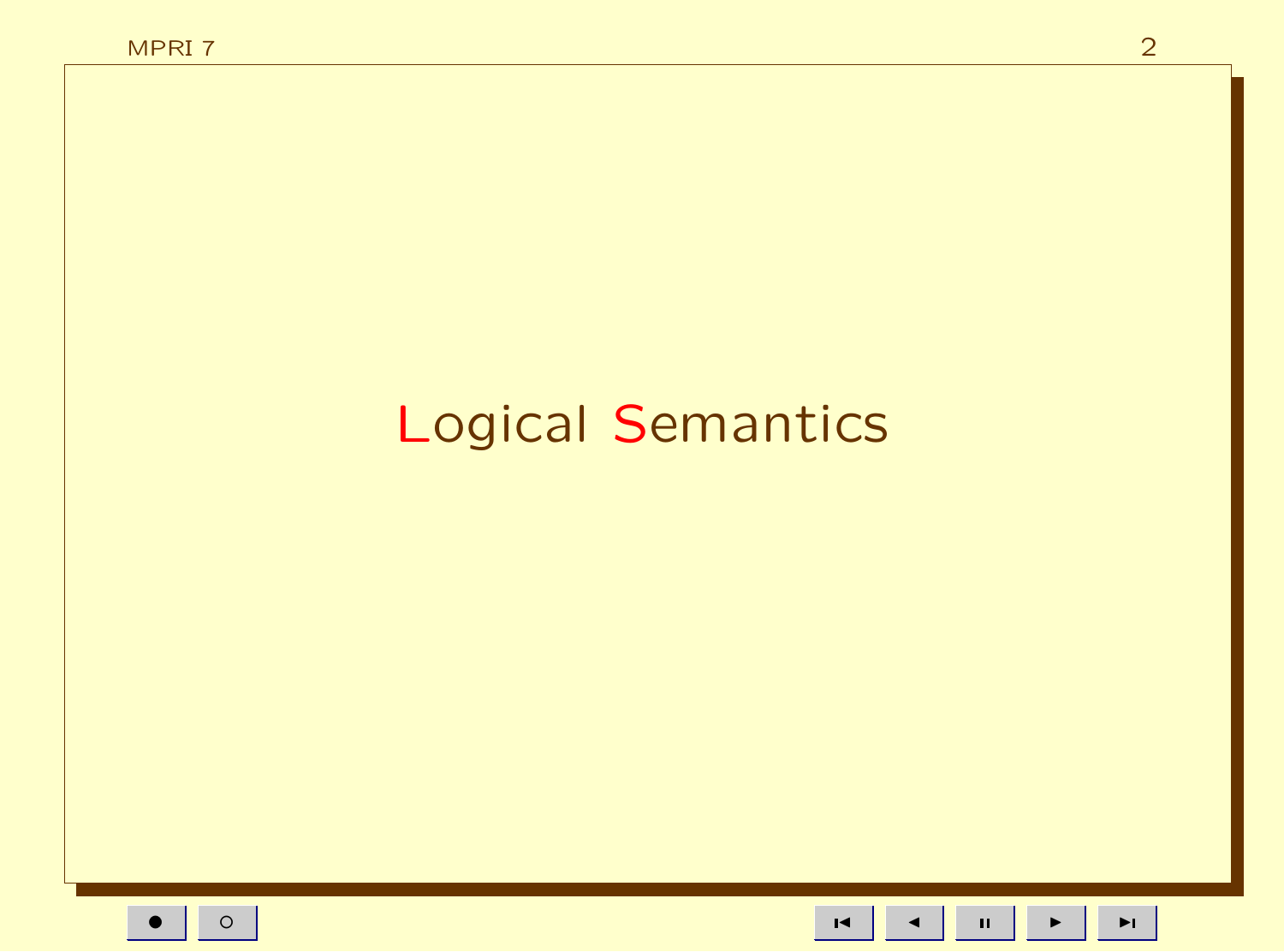## I. Montague Semantics

 $\blacksquare$ 

 $\mathbf{H}^{\dagger}$ 

 $\blacktriangleright$ 

 $\blacktriangleright$  l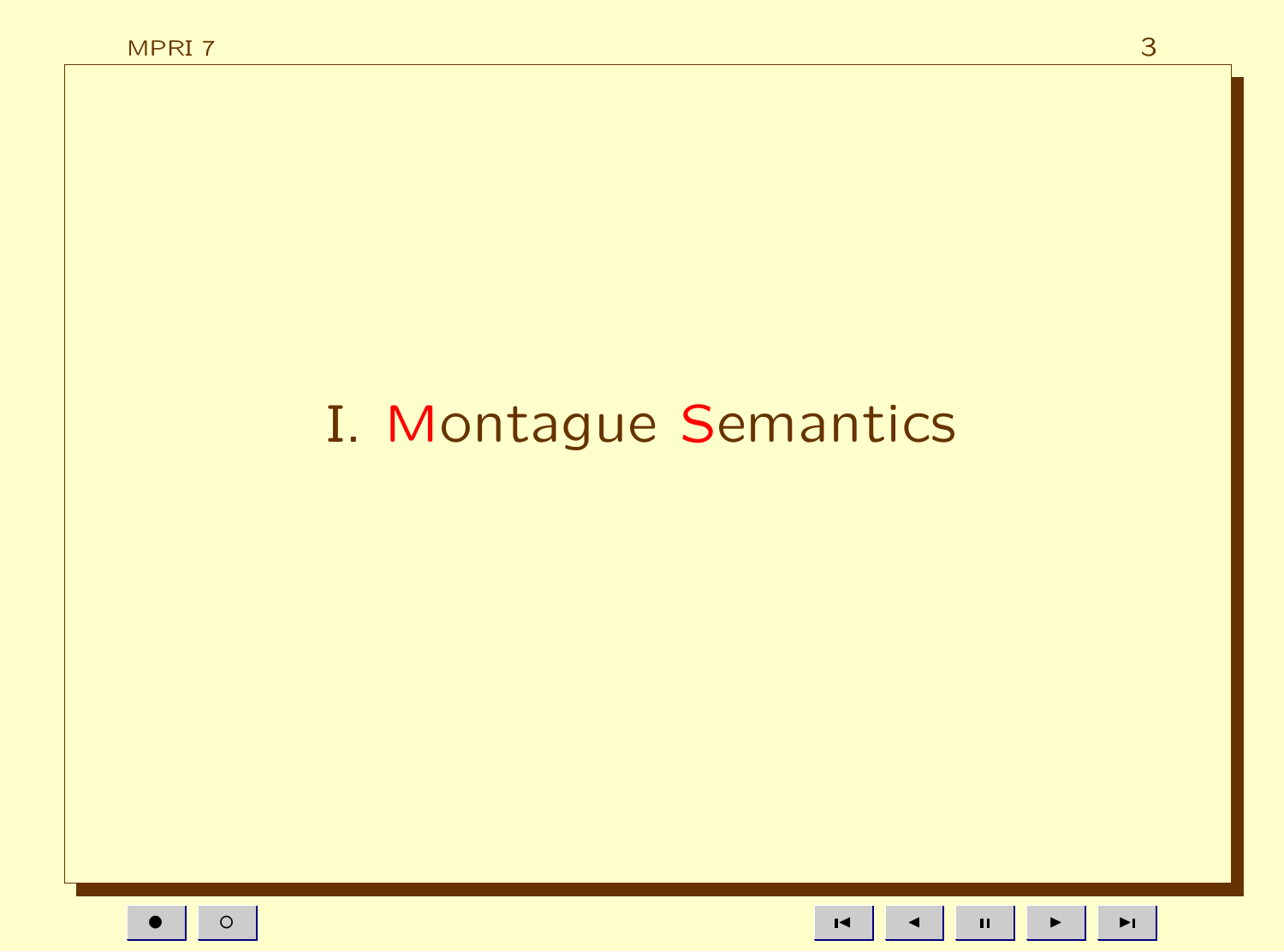There is in my opinion no important theoretical difference between natural languages and the artificial languages of logicians; indeed, I consider it possible to comprehend the syntax and semantics of both kinds of languages within a single natural and mathematically precise theory. On this point I differ from a number of philosophers (...).

> R. Montague, Universal Grammar, Theoria 36:373–398 (1970)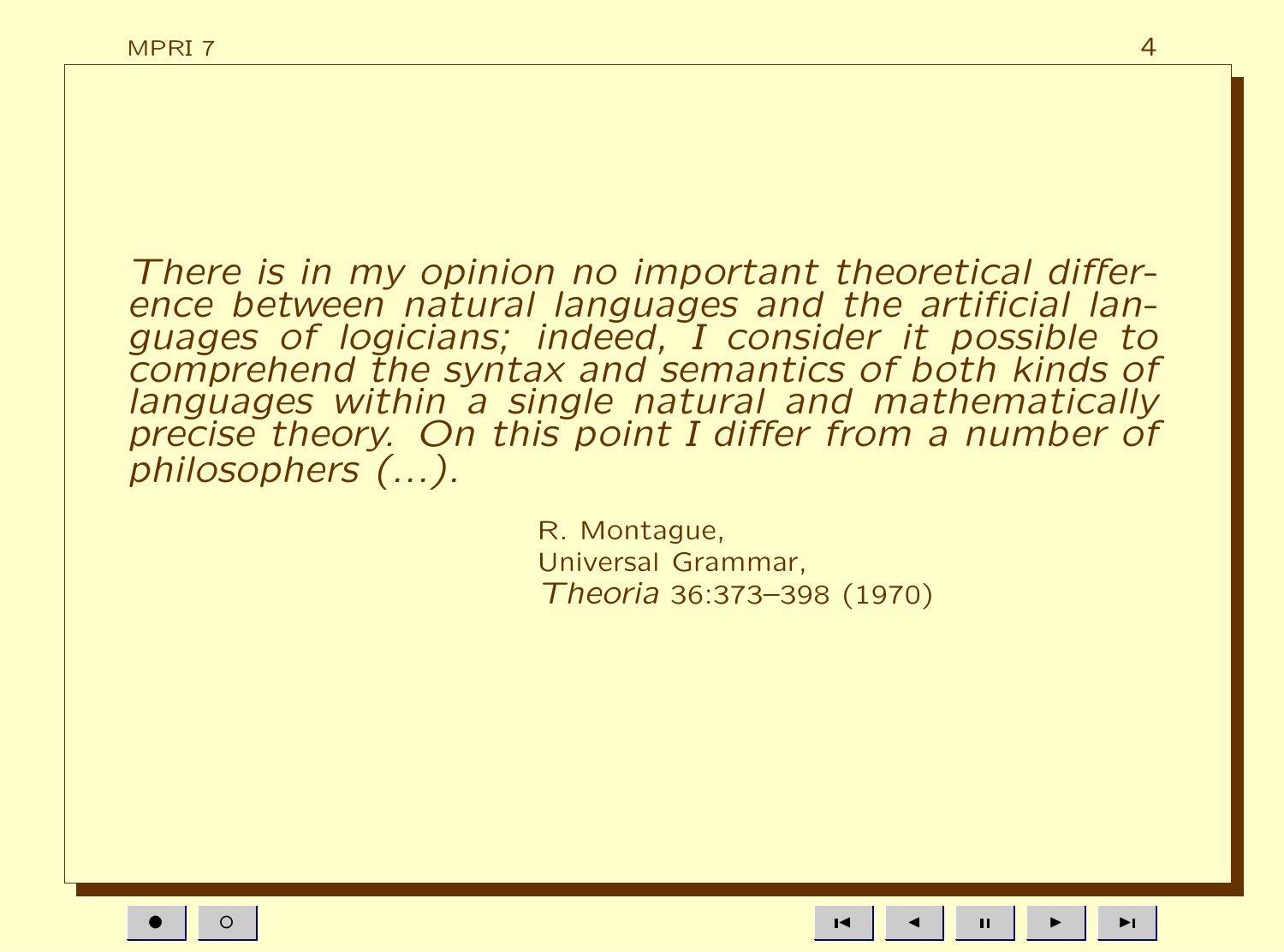Montague's legacy

- The notion of fragment.
- Semantics as an homomorphic image of syntax.
- Semantic interpretation through a translation into an intermediate logical form.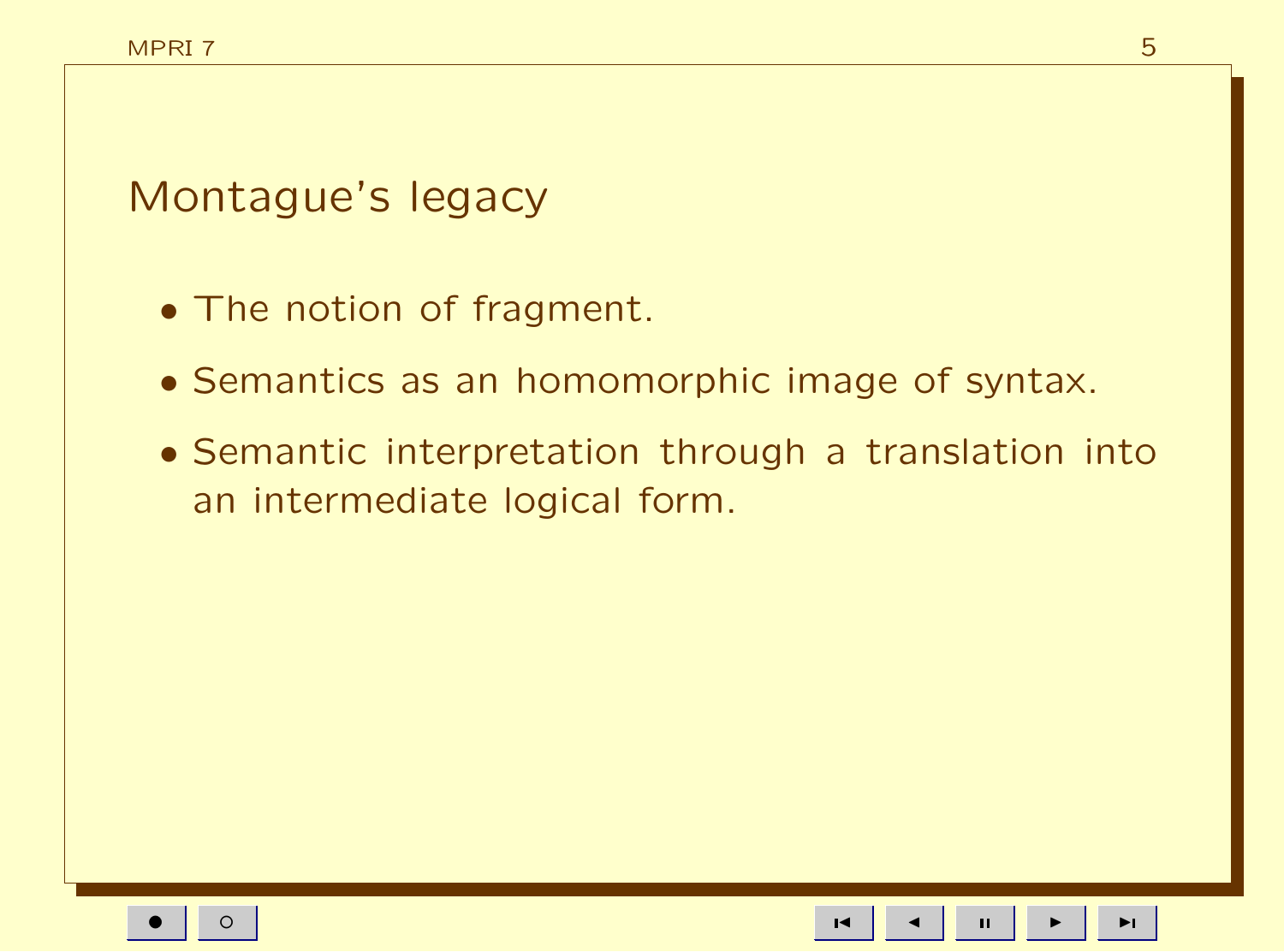## A direct naive interpretation

 $S \rightarrow NP VP$   $[|S| = [VP] [NP]$  $\mathsf{VP}\to \mathsf{t}\mathsf{V}$   $\mathsf{NP}$   $\quad \llbracket \mathsf{VP} \rrbracket = \llbracket \mathsf{t}\mathsf{V} \rrbracket \llbracket \mathsf{NP} \rrbracket$ tV  $\rightarrow$  loves  $[[tV]] = \lambda y. \lambda x.$  love  $y x$  $NP \rightarrow John$   $[NP] = j$  $NP \rightarrow Mary$   $[NP] = m$ 

where:

$$
\begin{array}{l}\n\mathbf{j}, \mathbf{m} : \iota \\
\mathbf{love} : \iota \to \iota \to o\n\end{array}
$$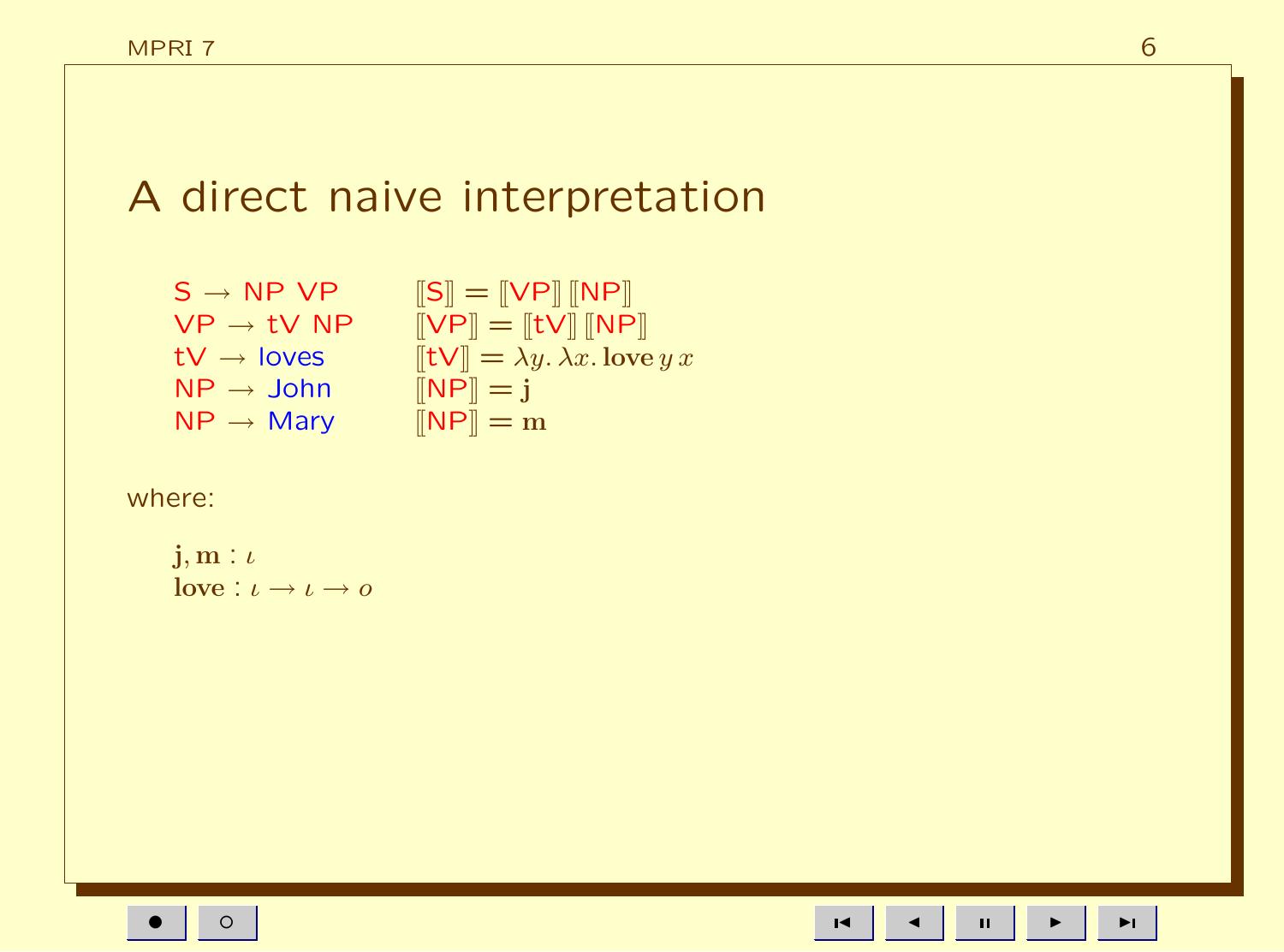## Quantified noun phrases

| $S \rightarrow NP VP$     | $\left\ S\right\  = \left\ VP\right\  \left\ NP\right\ $                           |
|---------------------------|------------------------------------------------------------------------------------|
| $VP \rightarrow tV NP$    | $\Vert VP \Vert = \Vert tV \Vert \Vert NP \Vert$                                   |
| $tV \rightarrow$ loves    | $[[t \vee]] = \lambda o. \lambda s. s (\lambda x. o(\lambda y. \text{love } x y))$ |
| $NP \rightarrow John$     | $\ \mathsf{NP}\  = \lambda k. k \mathbf{j}$                                        |
| $NP \rightarrow$ somebody | $\ \text{NP}\  = \lambda k. \exists x. k x$                                        |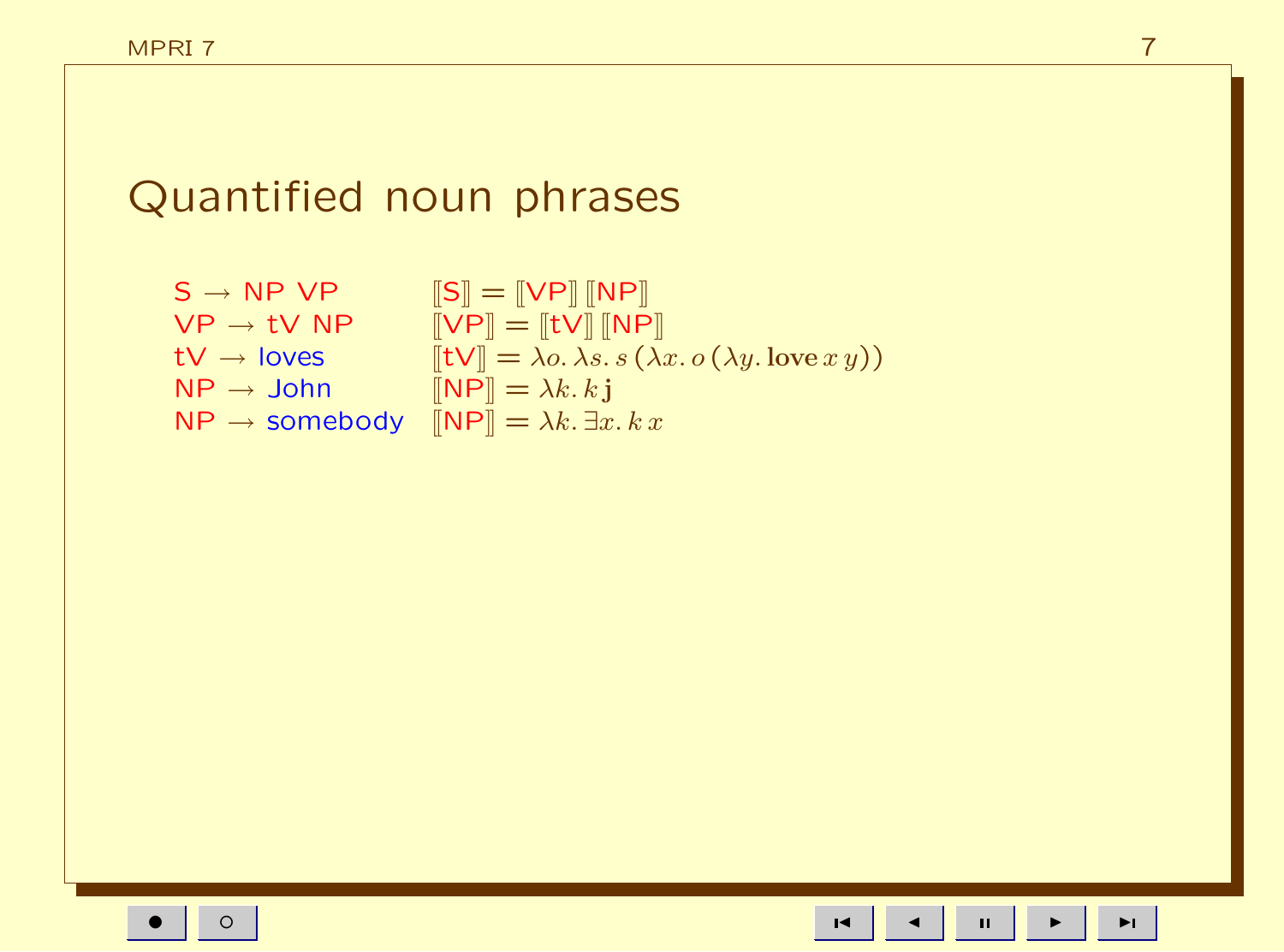## Nouns, adjectives, and determiners

| $S \rightarrow NP VP$     | $\left\ S\right\  = \left\ VP\right\  \left\ NP\right\ $                                                     |
|---------------------------|--------------------------------------------------------------------------------------------------------------|
| $VP \rightarrow tV NP$    | $\llbracket \mathsf{VP} \rrbracket = \llbracket \mathsf{tV} \rrbracket \, \llbracket \mathsf{NP} \rrbracket$ |
| $NP \rightarrow Det N$    | $\llbracket \textsf{NP} \rrbracket = \llbracket \textsf{Det} \rrbracket \, \llbracket \textsf{N} \rrbracket$ |
| $N \rightarrow Adj N$     | $\llbracket \mathsf{N} \rrbracket = \llbracket \mathsf{Adj} \rrbracket \, \llbracket \mathsf{N} \rrbracket$  |
| $tV \rightarrow$ loves    | $[\[\mathsf{t} \mathsf{V}]] = \lambda o. \lambda s. s (\lambda x. o(\lambda y. \text{love } x y))$           |
| $NP \rightarrow John$     | $\mathbb{R} \mathbb{P} \mathbb{R} = \lambda k. k \mathbf{j}$                                                 |
| $NP \rightarrow$ somebody | $\mathbb{R} \mathbb{P} \mathbb{R} = \lambda k. \exists x. k x$                                               |
| $N \rightarrow woman$     | $\mathbb{N} = \lambda x.$ woman x                                                                            |
| $N \rightarrow man$       | $\mathbb{N} = \lambda x$ . man x                                                                             |
| $Adj \rightarrow nice$    | $\left\Vert \mathsf{Adj}\right\Vert =\lambda n.\lambda x.\, n\,x\wedge\textsf{nice}\,x$                      |
| Det $\rightarrow$ every   | $\Delta m \equiv \lambda n. \lambda m. \forall x. n x \supset m x$                                           |
| Det $\rightarrow$ a       | $\llbracket \mathsf{Det} \rrbracket = \lambda n. \, \lambda m. \, \exists x. \, n \, x \wedge m \, x$        |

where:

woman, man, nice :  $\iota \to o$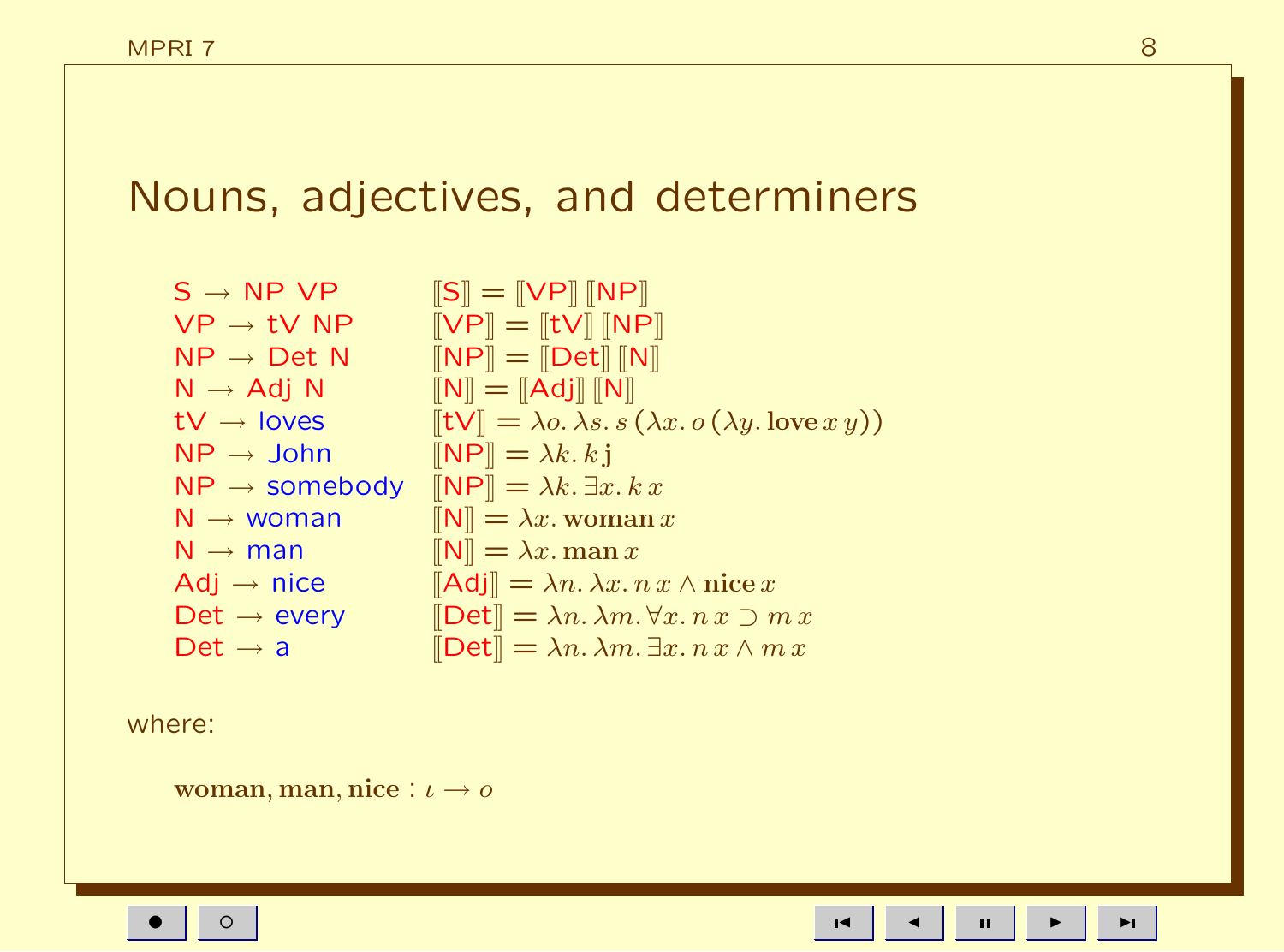### Relative clauses

 $N \rightarrow N$  rC  $[[N]] = [[RC]] [[N]]$  $rC \rightarrow rP \; VP \qquad [\![RC]\!] = [\![RP]\!] [\![VP]\!]$  $r\mathsf{P} \to \mathsf{who} \qquad [\![\mathsf{r}\mathsf{P}]\!] = \lambda r.\, \lambda n.\, \lambda x.\, n\, x \wedge r\, (\lambda k.\, k\, x)$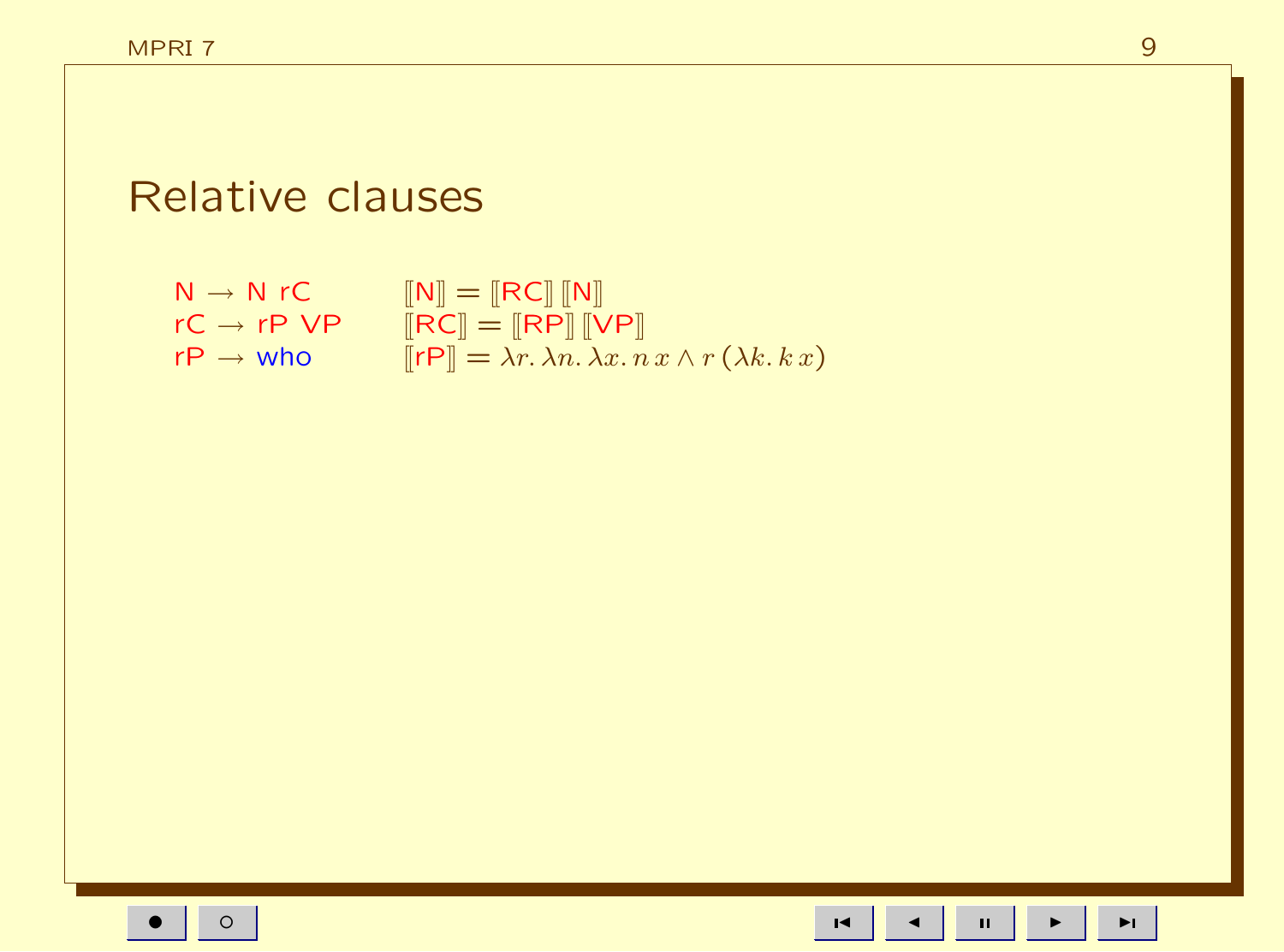## The categorial syntax/semantics interface

| loves    | O  | $(NP \ S)/NP$                      |
|----------|----|------------------------------------|
| John     | ÷. | <b>NP</b>                          |
| Mary     | ÷  | <b>NP</b>                          |
| somebody | ۰  | <b>NP</b>                          |
| woman    |    | N                                  |
| man      | ÷, | N                                  |
| nice     | 4  | N/N                                |
| every    | ÷. | NP/N                               |
| a        | O  | NP/N                               |
| who      |    | $(N \setminus N)/(NP \setminus S)$ |
|          |    |                                    |

$$
\begin{array}{rcl}\n\llbracket \mathsf{S} \rrbracket & = & o \\
\llbracket \mathsf{NP} \rrbracket & = & (\iota \to o) \to o \\
\llbracket \mathsf{N} \rrbracket & = & \iota \to o \\
\llbracket \alpha \setminus \beta \rrbracket & = & \llbracket \alpha \rrbracket \to \llbracket \beta \rrbracket \\
\llbracket \beta / \alpha \rrbracket & = & \llbracket \alpha \rrbracket \to \llbracket \beta \rrbracket\n\end{array}
$$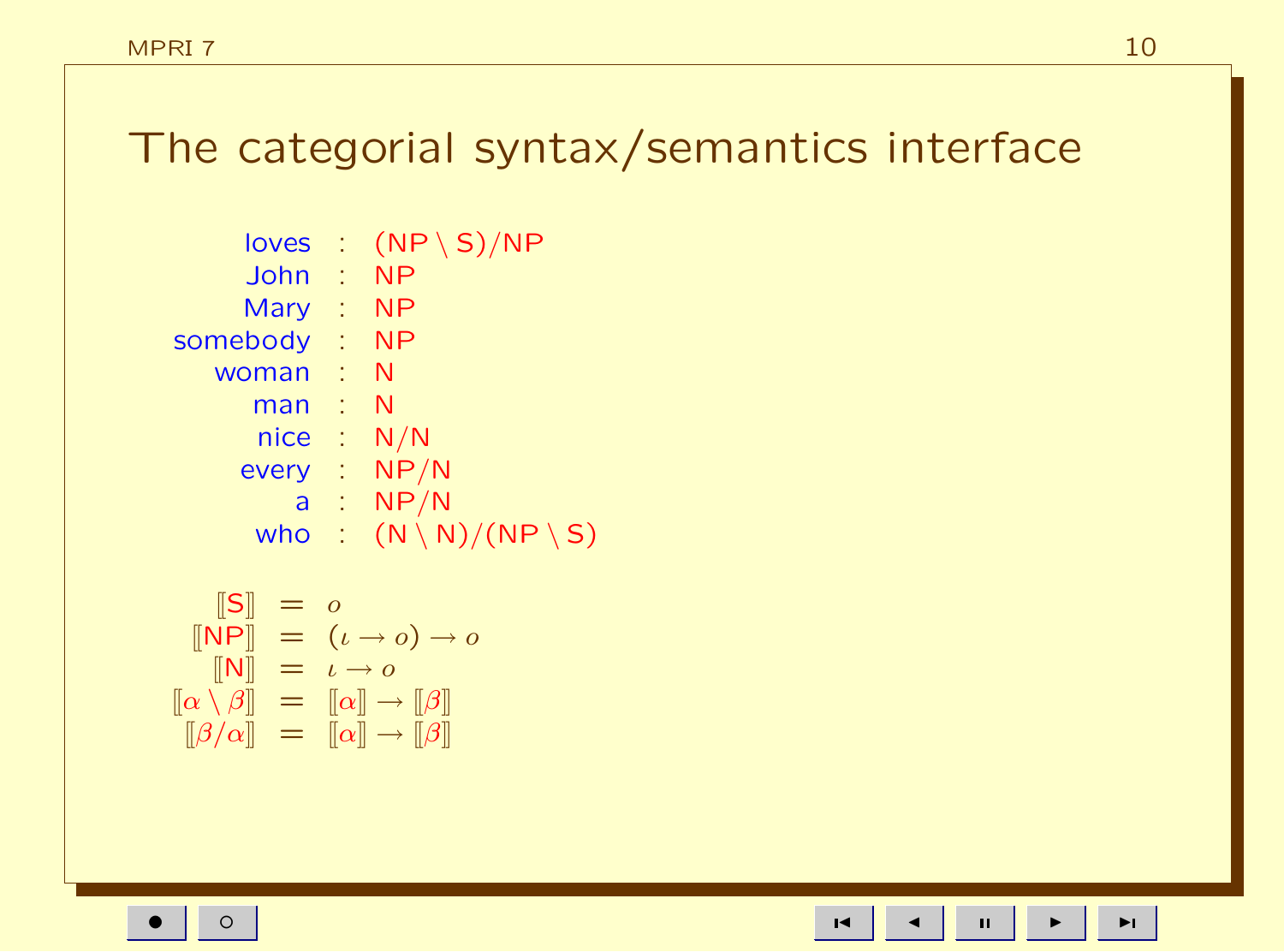| Scope ambiguities   |                                                                                                                                                              |  |  |
|---------------------|--------------------------------------------------------------------------------------------------------------------------------------------------------------|--|--|
|                     | Every man loves a woman                                                                                                                                      |  |  |
|                     | $\forall x.\text{man } x \supset (\exists y.\text{woman } y \wedge \text{love } x y)$<br>$\exists y.$ woman $y \wedge (\forall x.$ man $x \wedge$ love $xy)$ |  |  |
| Subject wide scope: |                                                                                                                                                              |  |  |
|                     | $\lambda$ o. $\lambda$ s. s $(\lambda x. o(\lambda y.$ love $x y))$                                                                                          |  |  |
| Object wide scope:  | $\lambda$ o. $\lambda$ s. o $(\lambda y. s (\lambda x. \text{love } x y))$                                                                                   |  |  |
| Another solution:   |                                                                                                                                                              |  |  |
|                     | every : $(S/(NP \setminus S))/N$<br>a : $((S/NP) \setminus S)/N$                                                                                             |  |  |
| with                | $\llbracket \mathsf{S} \rrbracket = o$<br>$\mathbb{P} \mathbb{P} \mathbb{P} \mathbb{P} = \mathbb{P}$                                                         |  |  |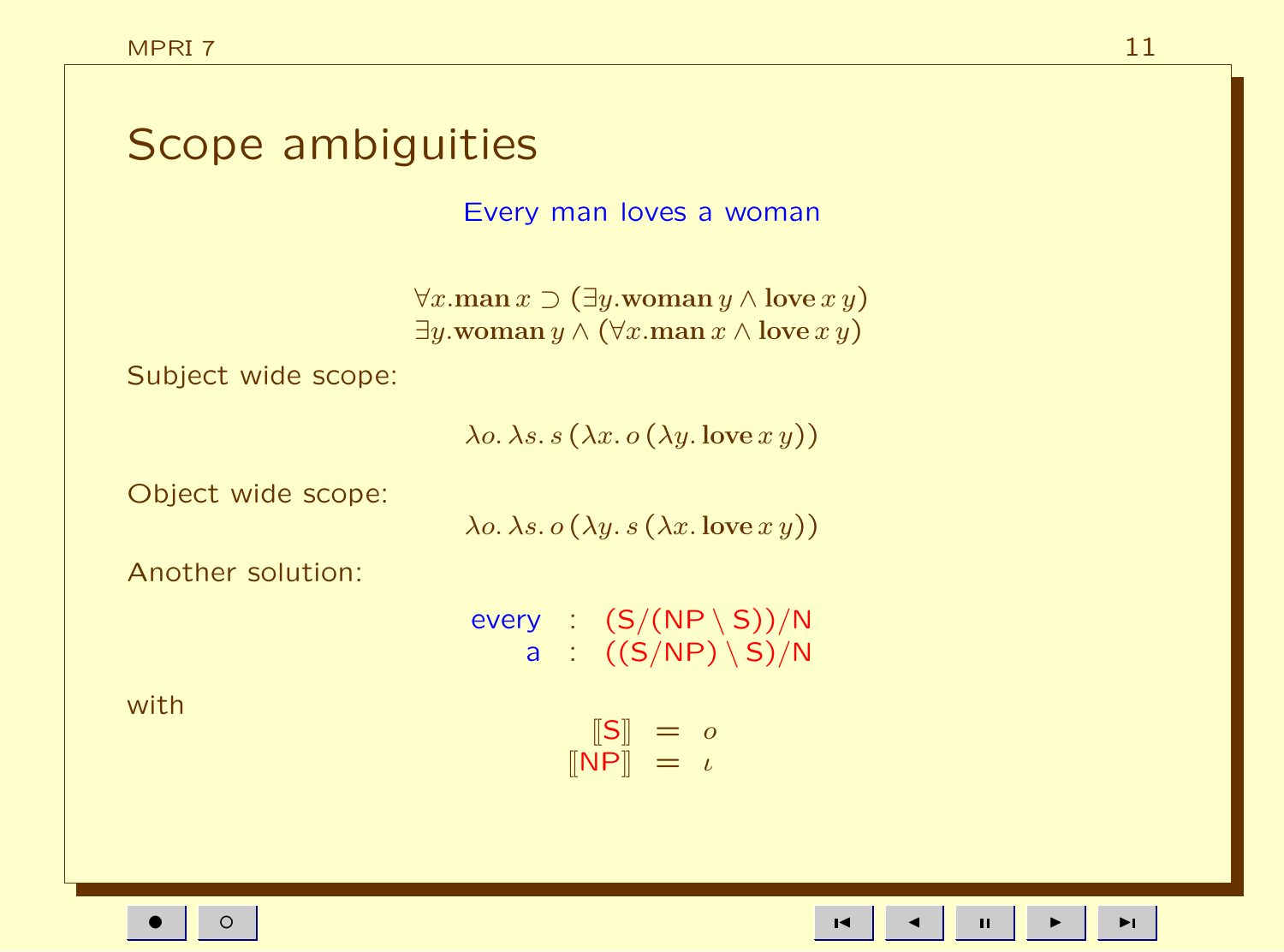## Some intensional puzzles

De re and de dicto

John seeks a unicorn

Intersective and non-intersective adjectives

John is a french cook

John is an alleged cook

Partee's puzzle

The temperature is ninety. The temperature rises.

 $\mathbf H$ 

 $\blacktriangleright$ l

 $\overline{1}$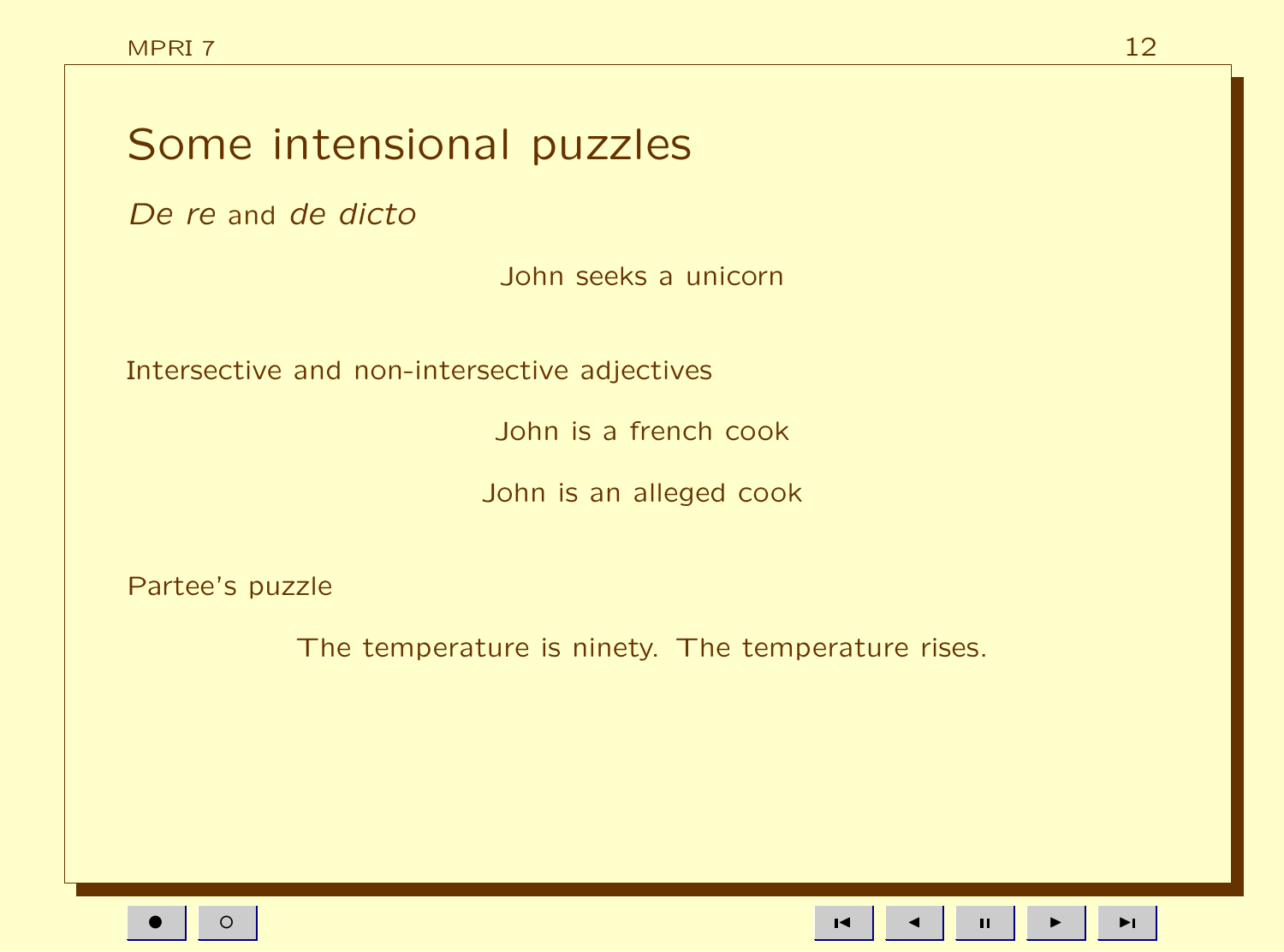## Montague's intentional logic

Higher-Order Classical Logic  $+$  modalities (necessity, past, and future).

One additional base type s, with the following associated terms, typing rules, and reduction rules:

$$
\frac{\Gamma \vdash t : \alpha}{\Gamma \vdash \hat{} t : s \to \alpha} \quad \frac{\Gamma \vdash t : s \to \alpha}{\Gamma \vdash \check{} t : \alpha}
$$

 $\tilde{\phantom{a}}^t \rightarrow t$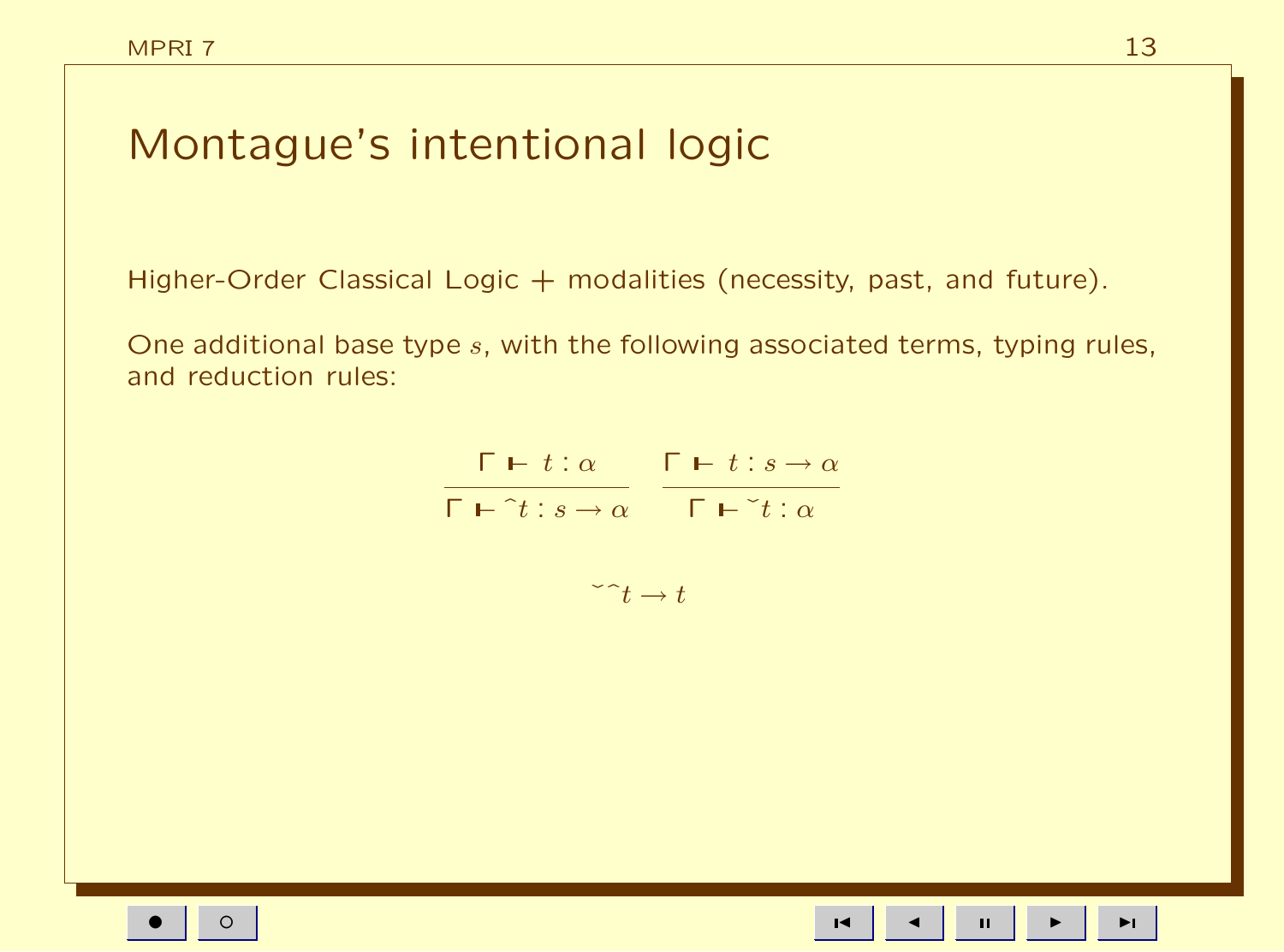### More about time and tense

Reichenbach's three points of time: point of speech (S), point of event (E), and point of reference (R).

| tense              | example     | structure                                 |
|--------------------|-------------|-------------------------------------------|
| pluperfect         | I had seen  | $E-R-S$                                   |
| simple past        | I saw       | $E, R-S$                                  |
| future in the past |             | I would see $\vert$ R-E-S / R-E,S / R-S-E |
| present perfect    | I have seen | $E-S.R$                                   |
| present            | I see       | E, S, R                                   |

Remember hybrid logic:

 $P(\downarrow r. \mathbb{Q}_r P \phi)$   $P(\downarrow r. \mathbb{Q}_r \phi)$   $P(\downarrow r. \mathbb{Q}_r F \phi)$   $P \phi \phi$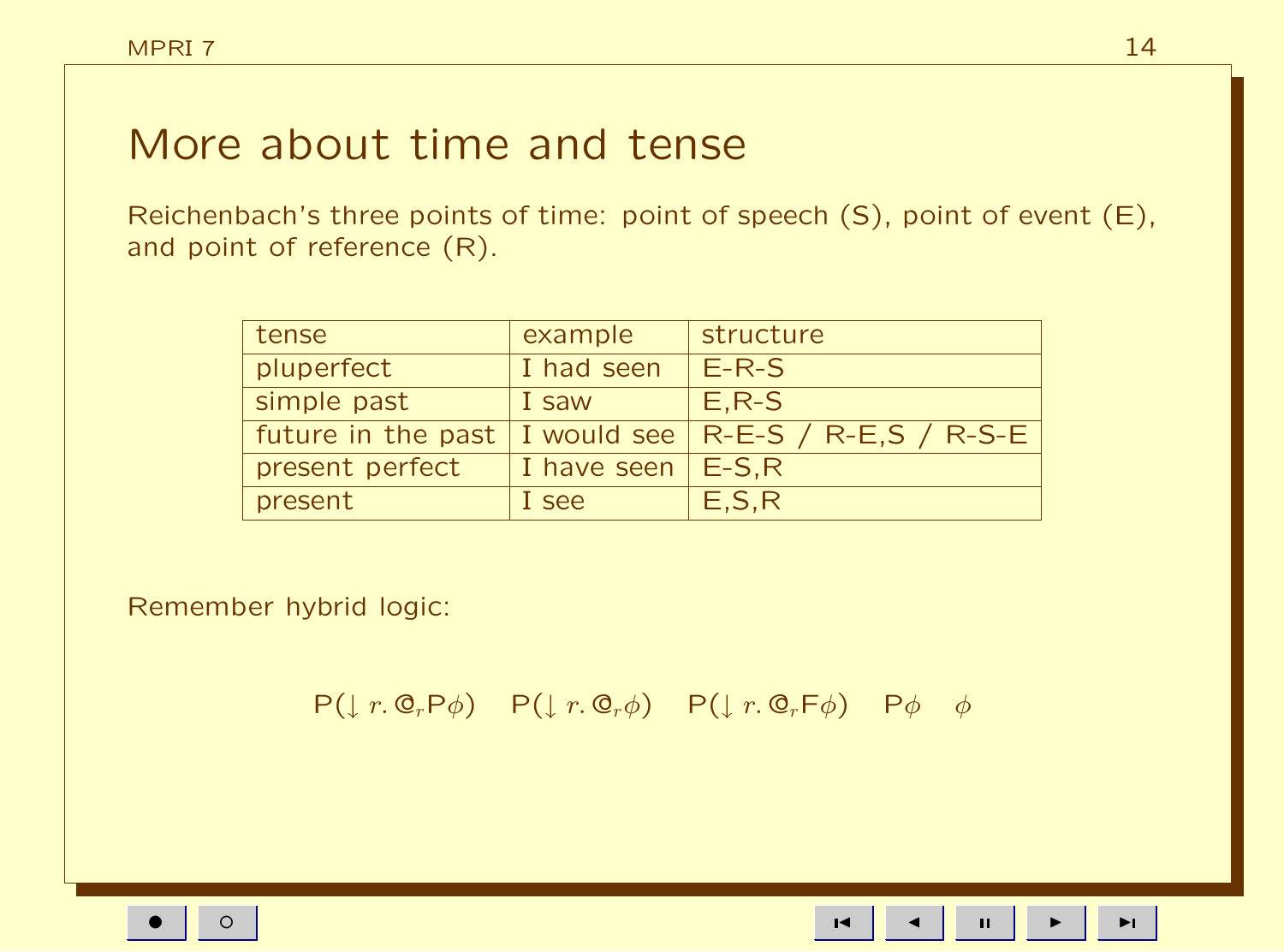# II. Continuations

 $\blacksquare$ 

 $\mathbf{H}^{\dagger}$ 

 $\blacktriangleright$ 

 $\blacktriangleright$  l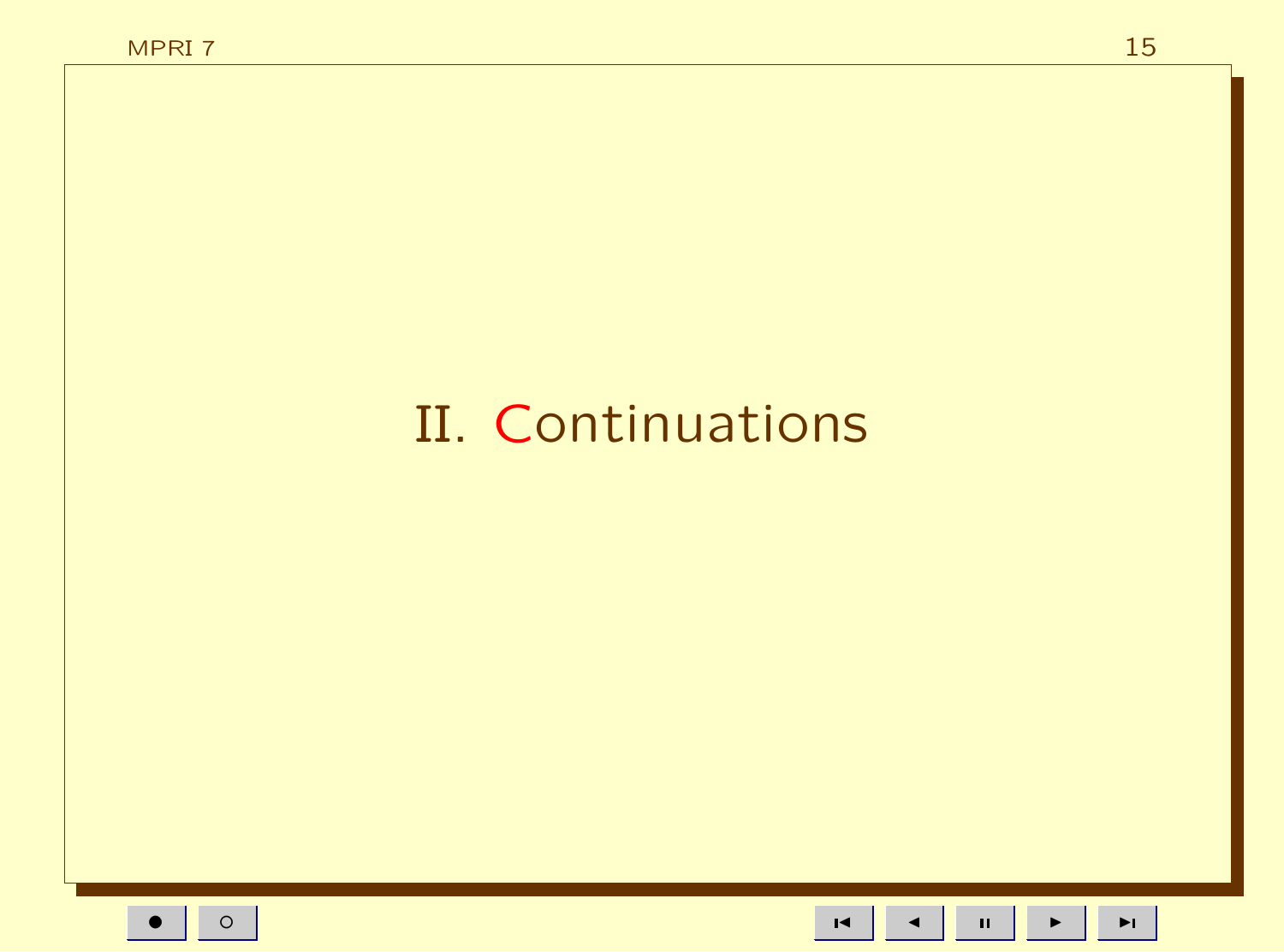Invented to provide programming languages control operators (exit, goto,...) with a compositional semantics.

 $\mathbf{H}$ 

 $\overline{1}$ 

ÞI.

16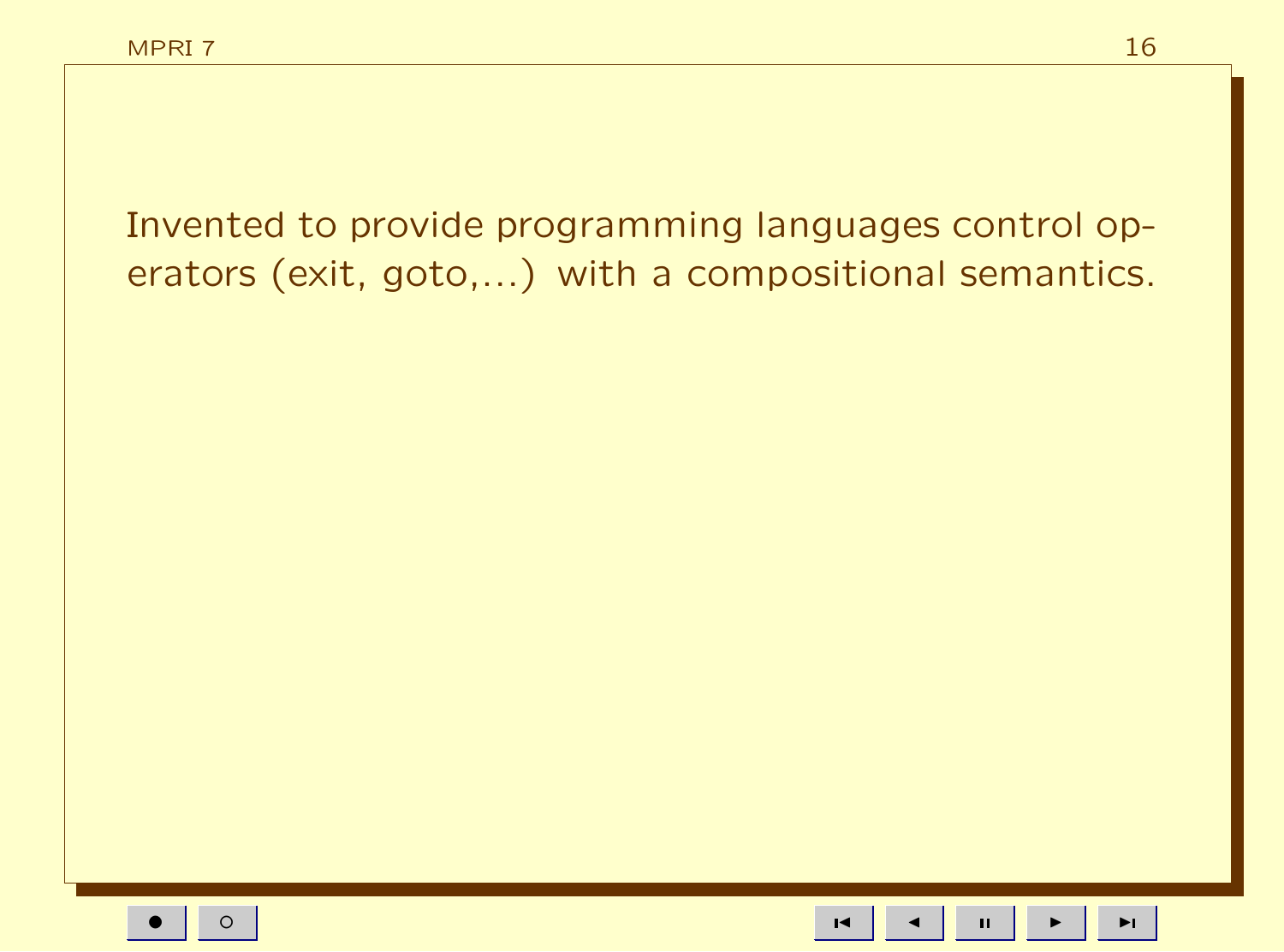Continuation passing style (call by value)

- 1.  $\bar{c} = \lambda k, k c$
- 2.  $\overline{x} = \lambda k, k x$
- 3.  $\overline{\lambda x.M} = \lambda k.k(\lambda x.\overline{M})$
- 4.  $\overline{MN} = \lambda k \cdot \overline{M} (\lambda m \cdot \overline{N} (\lambda n \cdot m n k))$

 $\overline{\alpha} = \neg \neg \alpha^*$ , where:

- 1.  $\perp^* = \perp$
- 2.  $a^* = a$ , for a atomic
- 3.  $(\alpha \to \beta)^* = \alpha^* \to \overline{\beta}$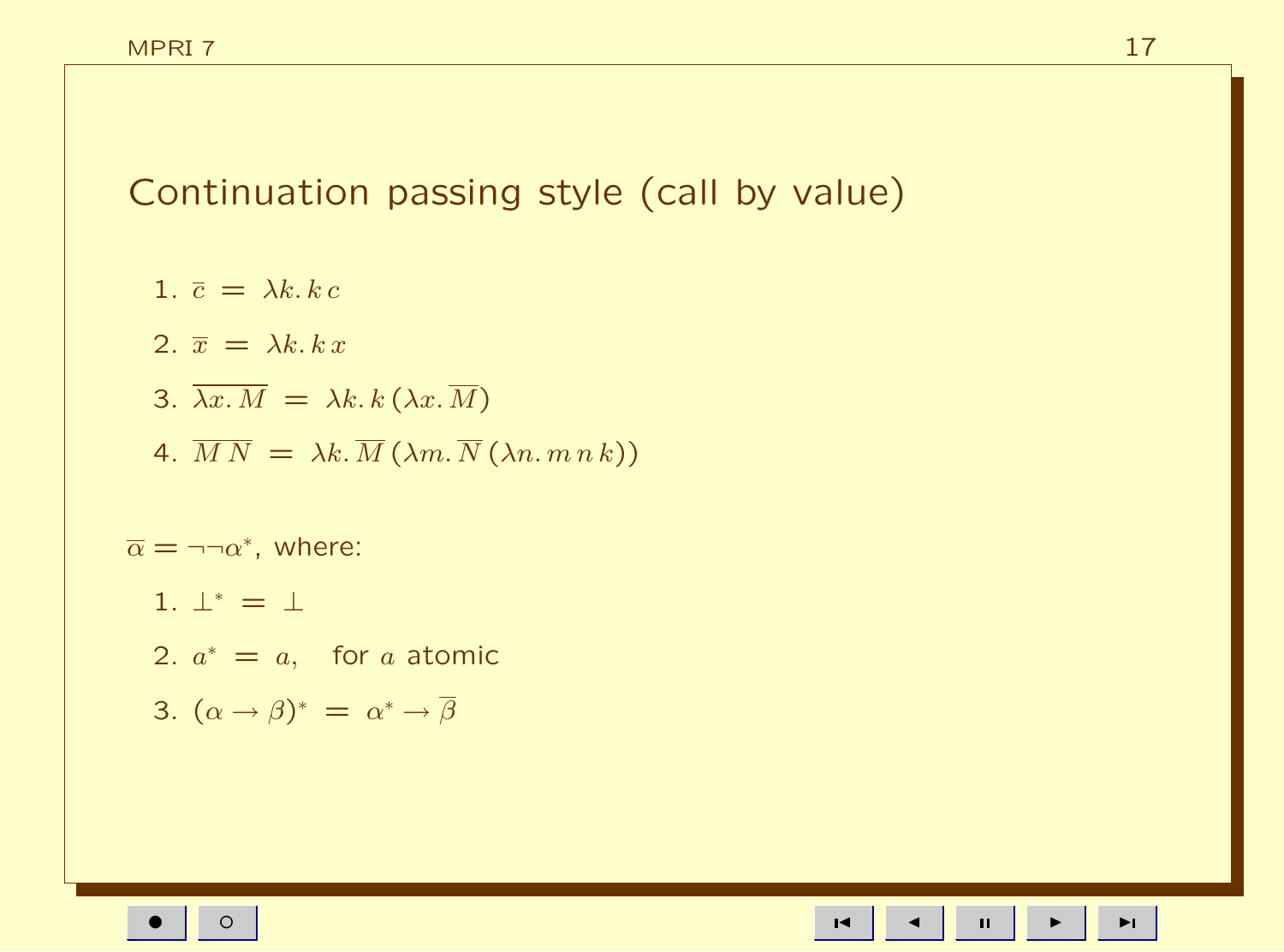## III. Abstract Categorial Grammars

 $\mathbf{H}$  $\blacksquare$ 

 $\blacktriangleright$ l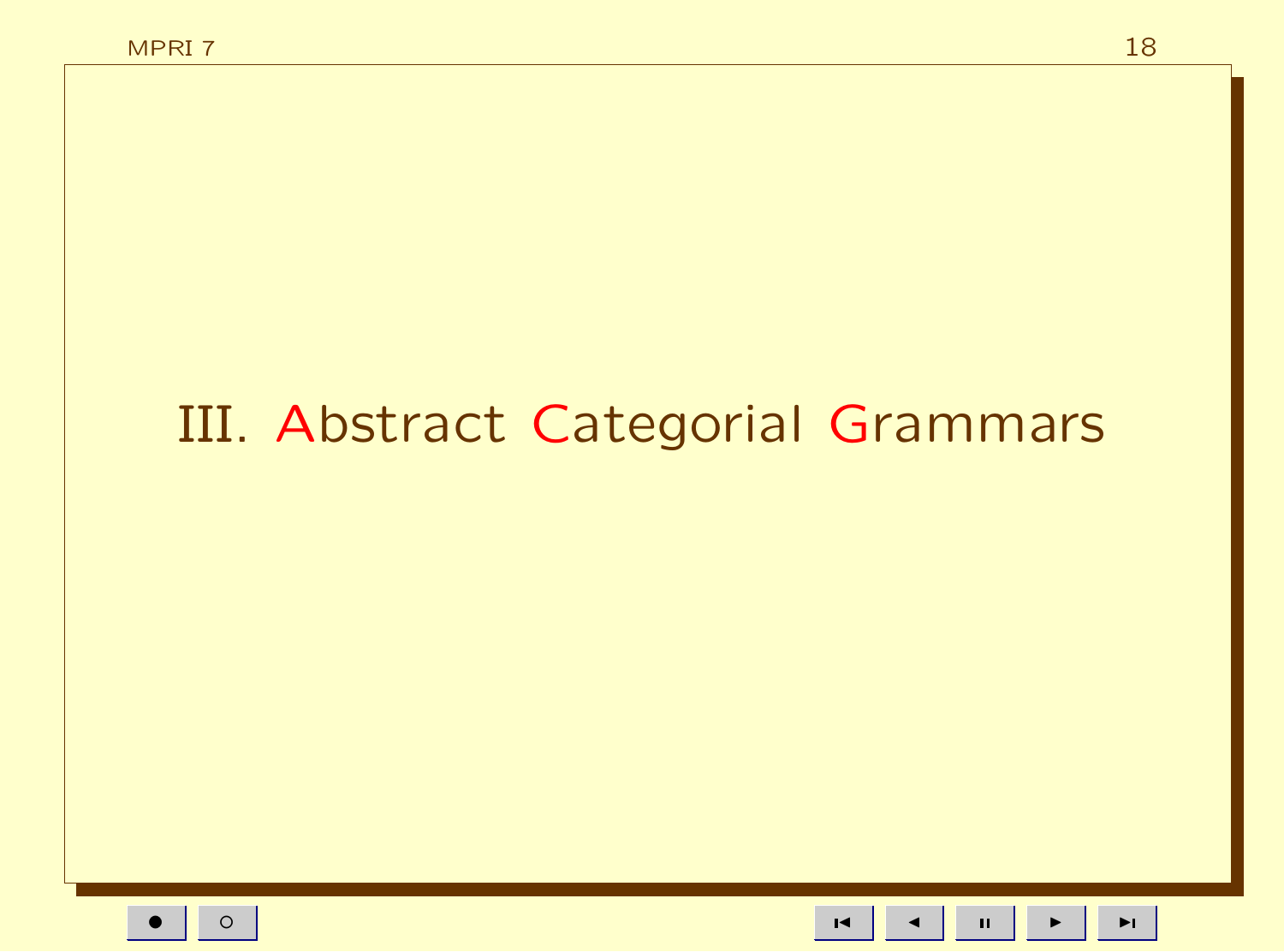### Types, signatures and  $\lambda$ -terms:

 $T(A)$  is the set of linear implicative types built on the set of atomic types A:

```
\mathcal{T}(A) ::= A | (\mathcal{T}(A) \neg \circ \mathcal{T}(A))
```
A higher-order linear signature is a triple  $\Sigma = \langle A, C, \tau \rangle$ , where:

A is a finite set of atomic types;

 $C$  is a finite set of constants:

 $\tau: C \to \mathcal{T}(A)$  is a function that assigns each constant in C with a linear implicative type built on A.

 $\Lambda(\Sigma)$  denotes the set of linear $\lambda$ -terms built upon a higher-order linear signature Σ.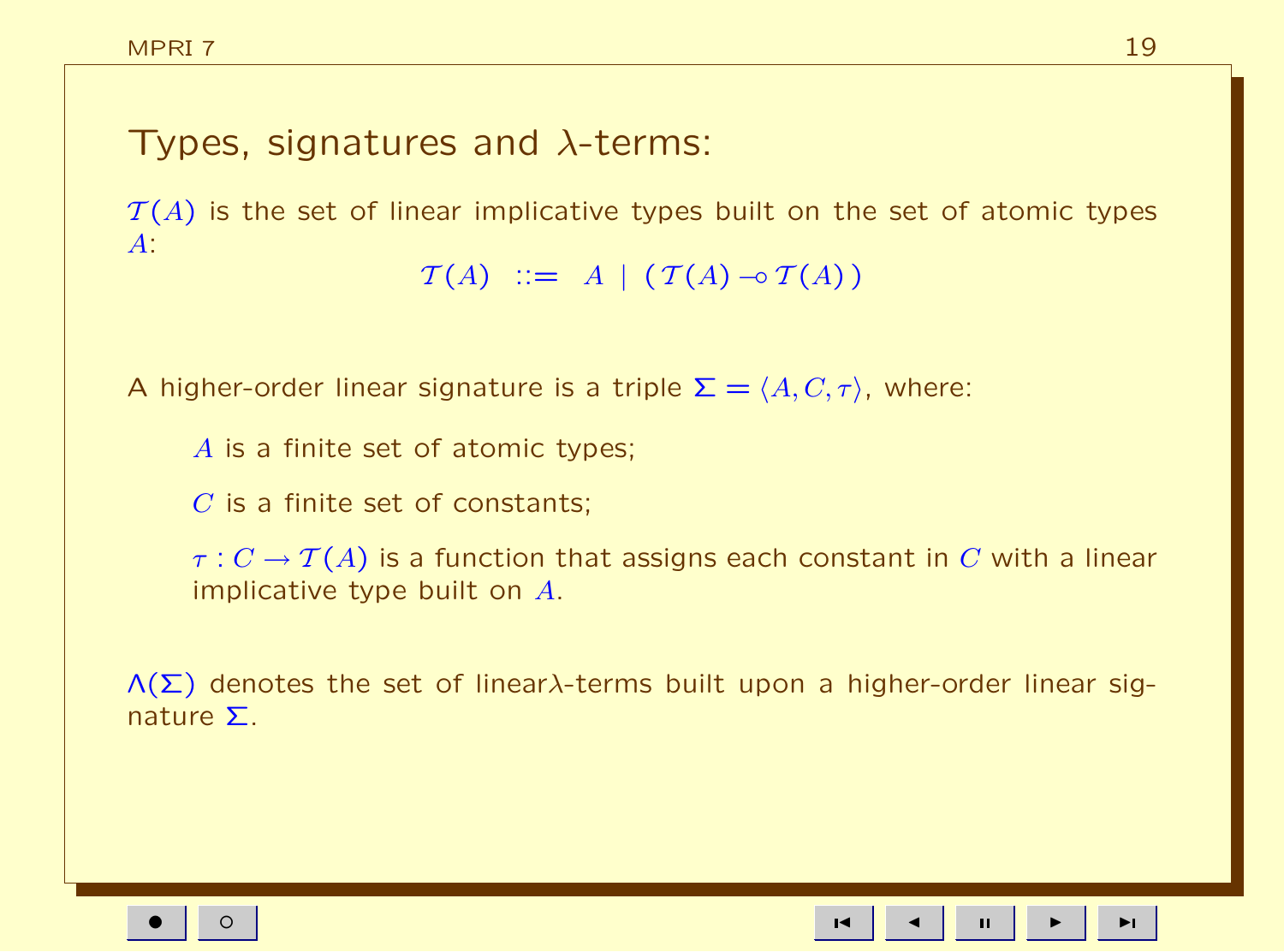#### Vocabularies and Lexicons:

A vocabulary is simply defined to be a higher-order linear signature.

Given two vocabularies  $\Sigma_1 = \langle A_1, C_1, \tau_1 \rangle$  and  $\Sigma_2 = \langle A_2, C_2, \tau_2 \rangle$ , a lexicon  $\mathcal{L} = \langle F, G \rangle$  from  $\Sigma_1$  to  $\Sigma_2$  is made of two functions:

 $F: A_1 \rightarrow \mathcal{T}(A_2),$ 

 $G: C_1 \to \Lambda(\Sigma_2)$ ,

such that

 $\vdash_{\Sigma_2} G(c)$ :  $\widehat{F}(\tau_1(c))$ .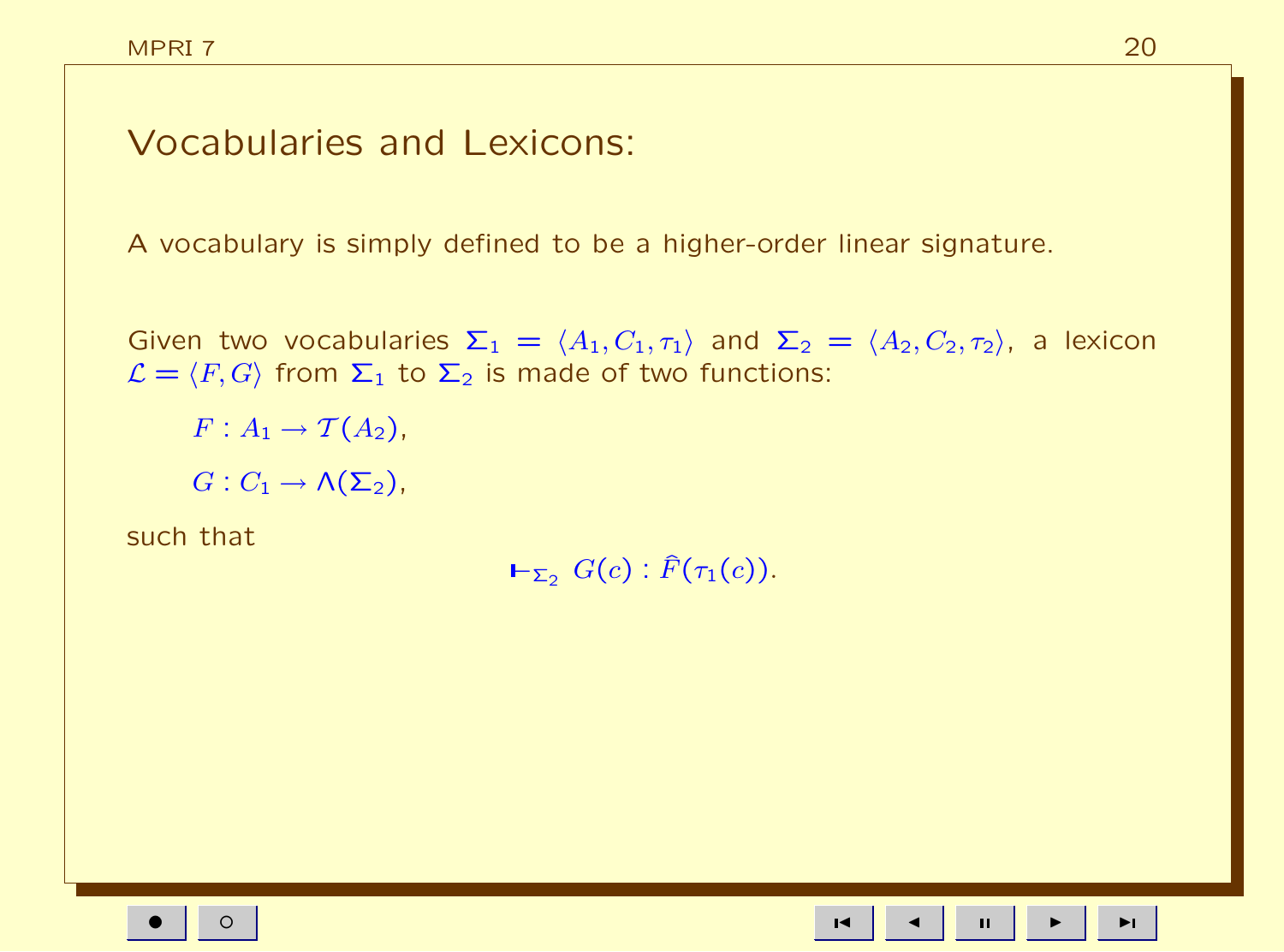### Definition:

An abstract categorial grammar is a quadruple

 $\mathcal{G} = \langle \Sigma_1, \Sigma_2, \mathcal{L}, s \rangle$ 

where :

 $\Sigma_1 = \langle A_1, C_1, \tau_1 \rangle$  and  $\Sigma_2 = \langle A_2, C_2, \tau_2 \rangle$  are two higher-order linear signatures;  $\Sigma_1$  is called the abstract vocabulary and  $\Sigma_2$  is called the object vocabulary;

 $\mathcal{L} : \Sigma_1 \to \Sigma_2$  is a lexicon from the abstract vocabulary to the object vocabulary;

 $s \in \mathcal{T}(A_1)$  is a type of the abstract vocabulary; it is called the distinguished type of the grammar.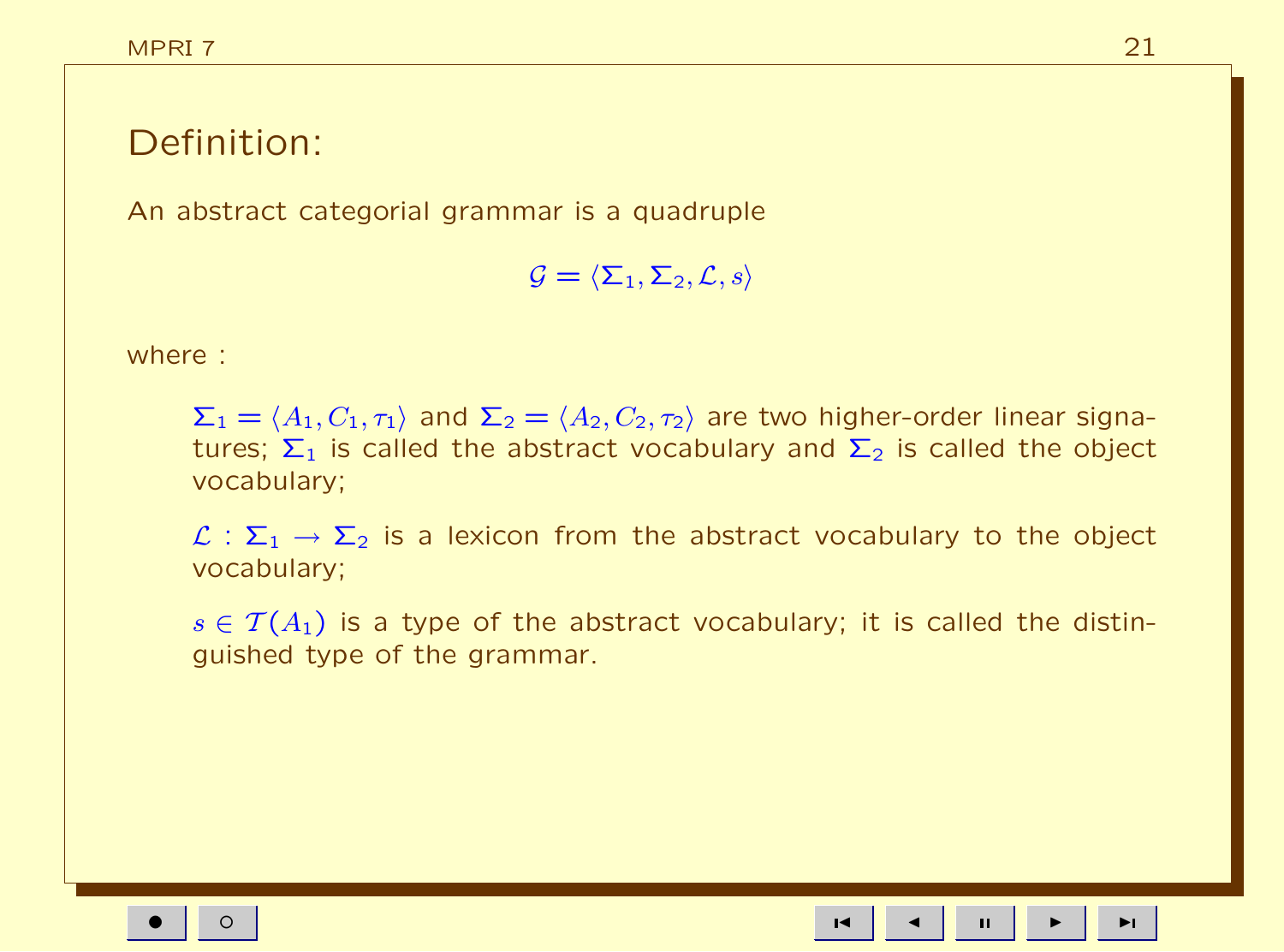#### Languages generated by an ACG:

The abstract language generated by  $G(\mathcal{A}(G))$  is defined as follows:

 $\mathcal{A}(\mathcal{G}) = \{t \in \mathcal{N}(\mathsf{\Sigma}_1) \, | \, \mathsf{L}_{\mathsf{\Sigma}_1} t : s \text{ is derivable}\}$ 

The object language generated by  $G(\mathcal{O}(G))$  is defined to be the image of the abstract language by the term homomorphism induced by the lexicon  $\mathcal{L}$ :

 $\mathcal{O}(\mathcal{G}) = \{t \in \Lambda(\Sigma_2) \mid \exists u \in \mathcal{A}(\mathcal{G}), t = \mathcal{L}(u)\}\$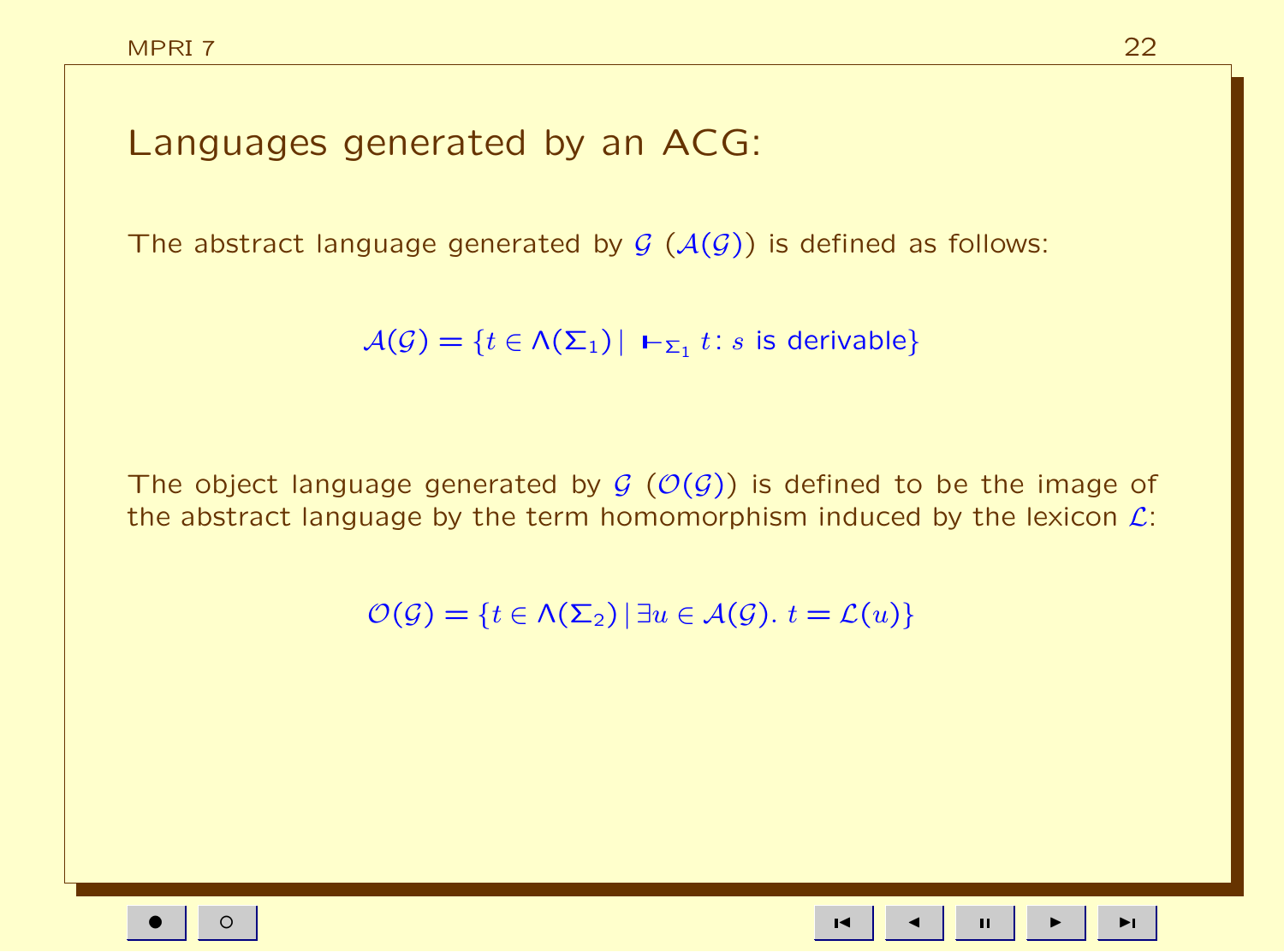## Strings as linear λ-terms

There is a canonical way of representing strings as linear  $\lambda$ -terms. It consists of representing strings as function composition:

 $'abbac' = \lambda x. a (b (b (a (c x))))$ 

In this setting:

$$
\epsilon \stackrel{\triangle}{=} \lambda x. x
$$
  

$$
\alpha + \beta \stackrel{\triangle}{=} \lambda \alpha. \lambda \beta. \lambda x. \alpha (\beta x)
$$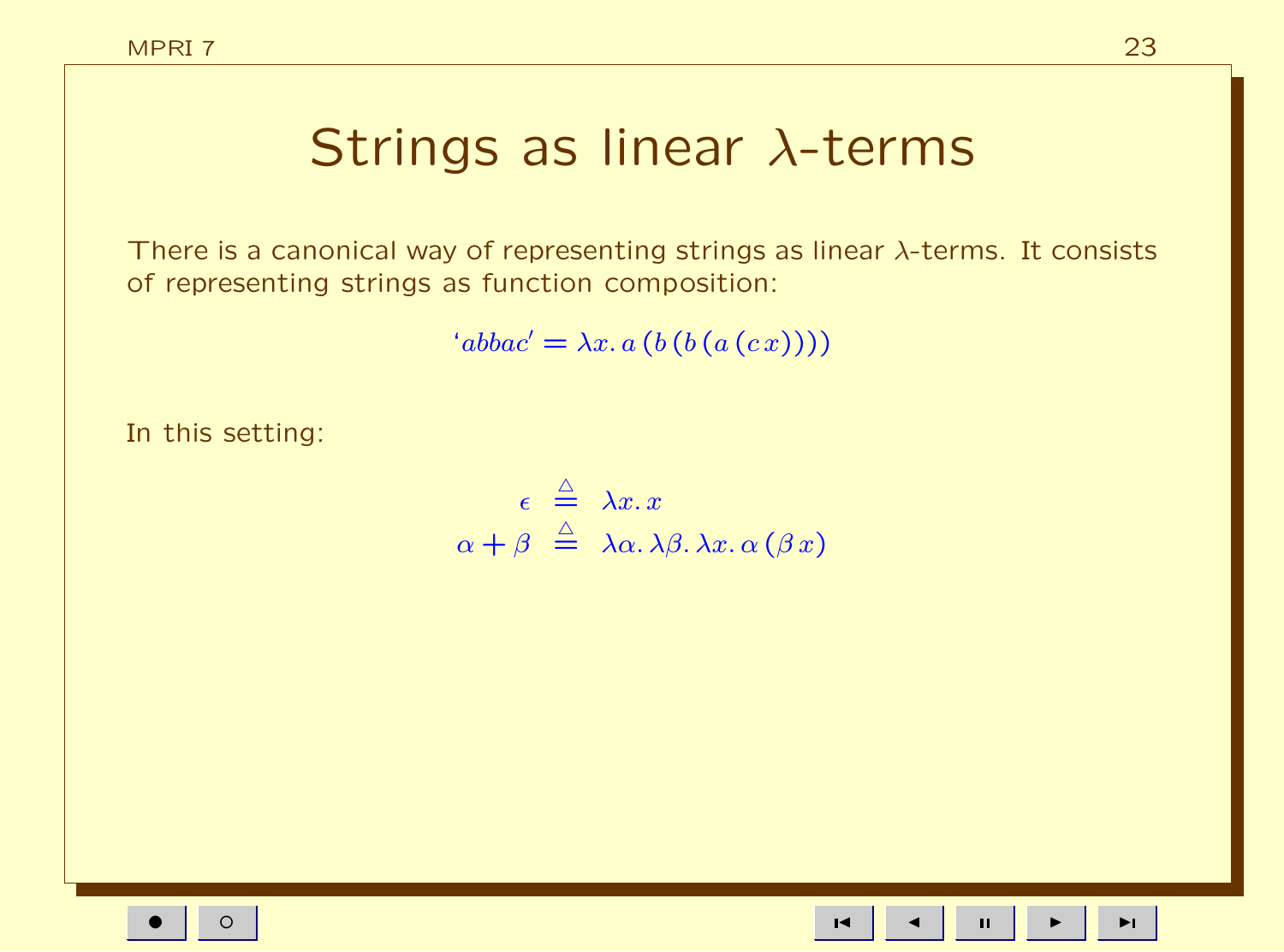## Example

Pierre lit un article que Marie a écrit

$$
\Sigma_0: N, NP, S : type; \nP, M : NP \nA : N \nL, AE : NP \rightarrow (NP \rightarrow S) \nU : N \rightarrow NP \nQ : (NP \rightarrow S) \rightarrow (N \rightarrow N)
$$

 $\Sigma_1$ : /Pierre/, /Marie/, /article/, /lit/, /a écrit/, /un/, /que/ :  $STRING$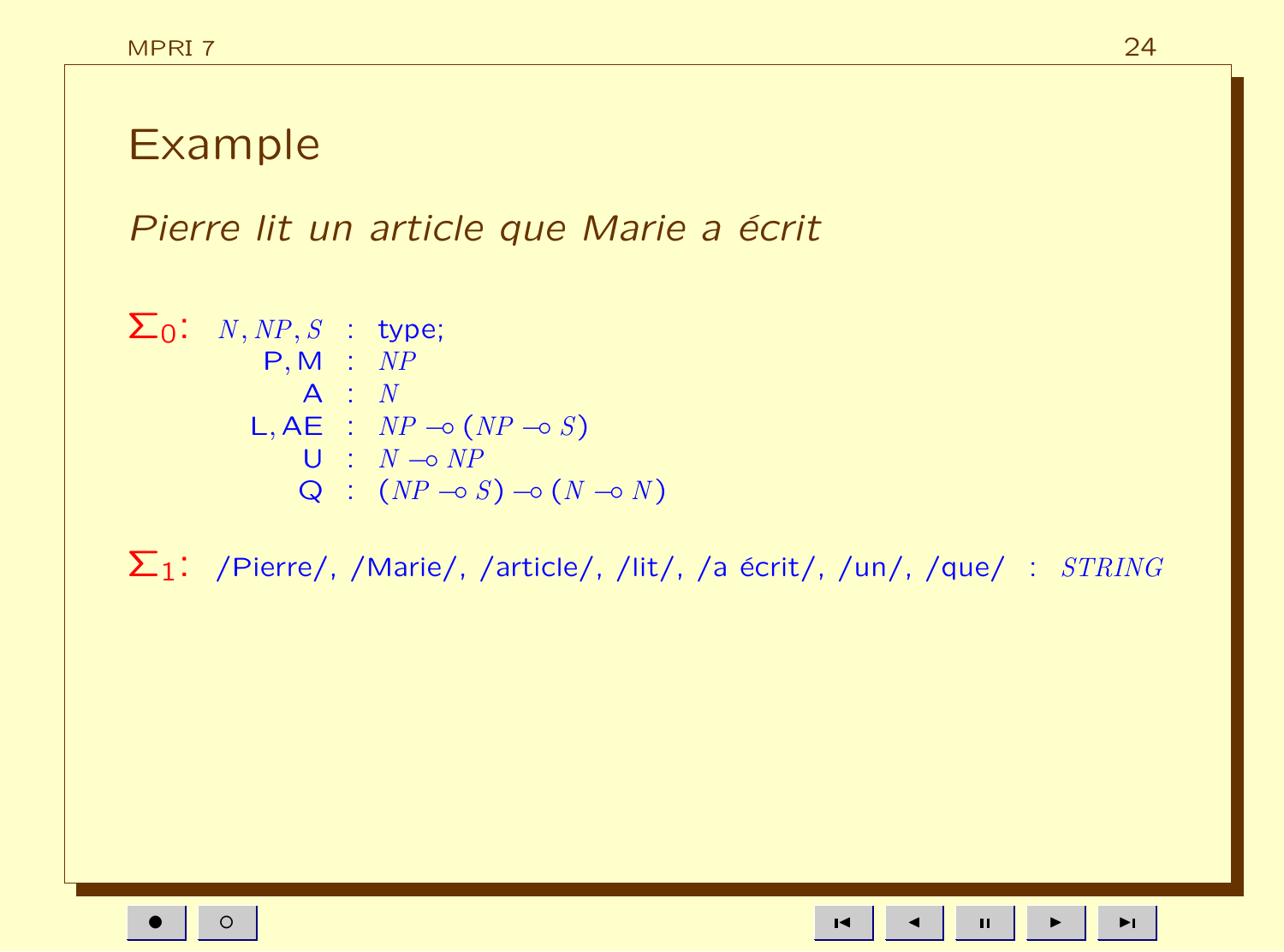$\Sigma_2$ :

 $\iota, o$  : type;  $\mathbf{p},\mathbf{m} \in \mathcal{U}$ article :  $\iota \rightarrow o$ read, wrote  $\therefore$   $\iota \neg o(\iota \neg o o)$  $\begin{array}{rcl} \wedge & : & o \multimap (o \multimap o) \\ \exists & : & (\iota \to o) \multimap o \end{array}$ 

 $\blacksquare$ 

 $\blacktriangleright$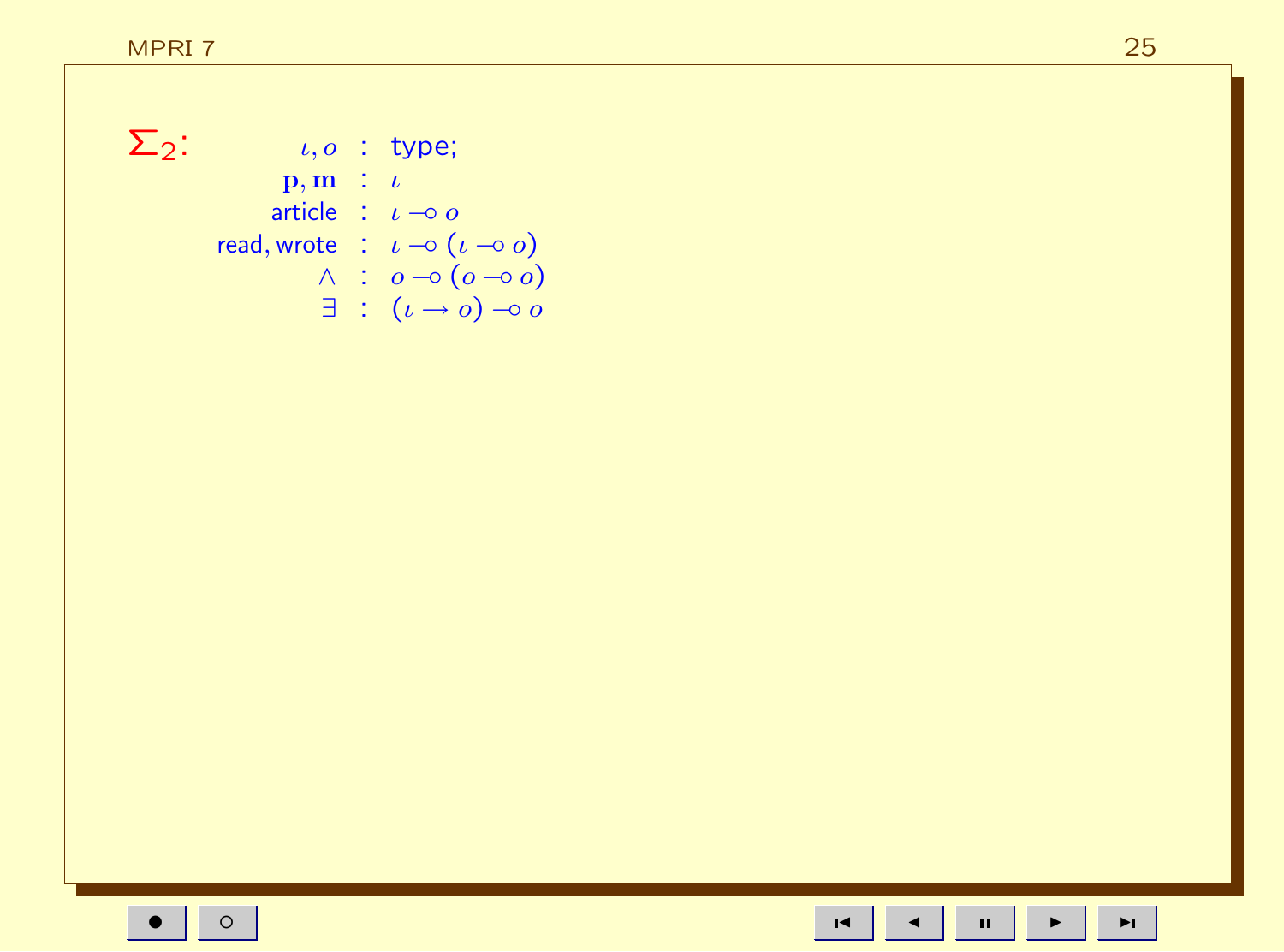#### $\mathcal{L}_1 : \Sigma_0 \rightarrow \Sigma_1$

 $N, NP, S := STRING;$ 

| $P := \text{Pierre/}$                                    | : $NP$                                               |
|----------------------------------------------------------|------------------------------------------------------|
| $M := \text{Marie/}$                                     | : $NP$                                               |
| $A := \text{article/}$                                   | : $N$                                                |
| $L := \lambda x. \lambda y. y + \text{lit/} + x$         | : $NP \rightarrow (NP \rightarrow S)$                |
| $AE := \lambda x. \lambda y. y + \text{aa (scrit/} + x)$ | : $NP \rightarrow (NP \rightarrow S)$                |
| $U := \lambda x. \text{au/} + x$                         | : $N \rightarrow NP$                                 |
| $Q := \lambda x. \lambda y. y + \text{que/} + x \in$     | : $(NP \rightarrow S) \rightarrow (N \rightarrow N)$ |

#### Parsing

/Pierre/ + /lit/ + /un/ + /article/ + /que/ + /Marie/ + /a  $\acute{e}$ crit/

yields the following  $\lambda$ -term of type S:

 $L (U (Q (\lambda x. A E x M) A)) P$